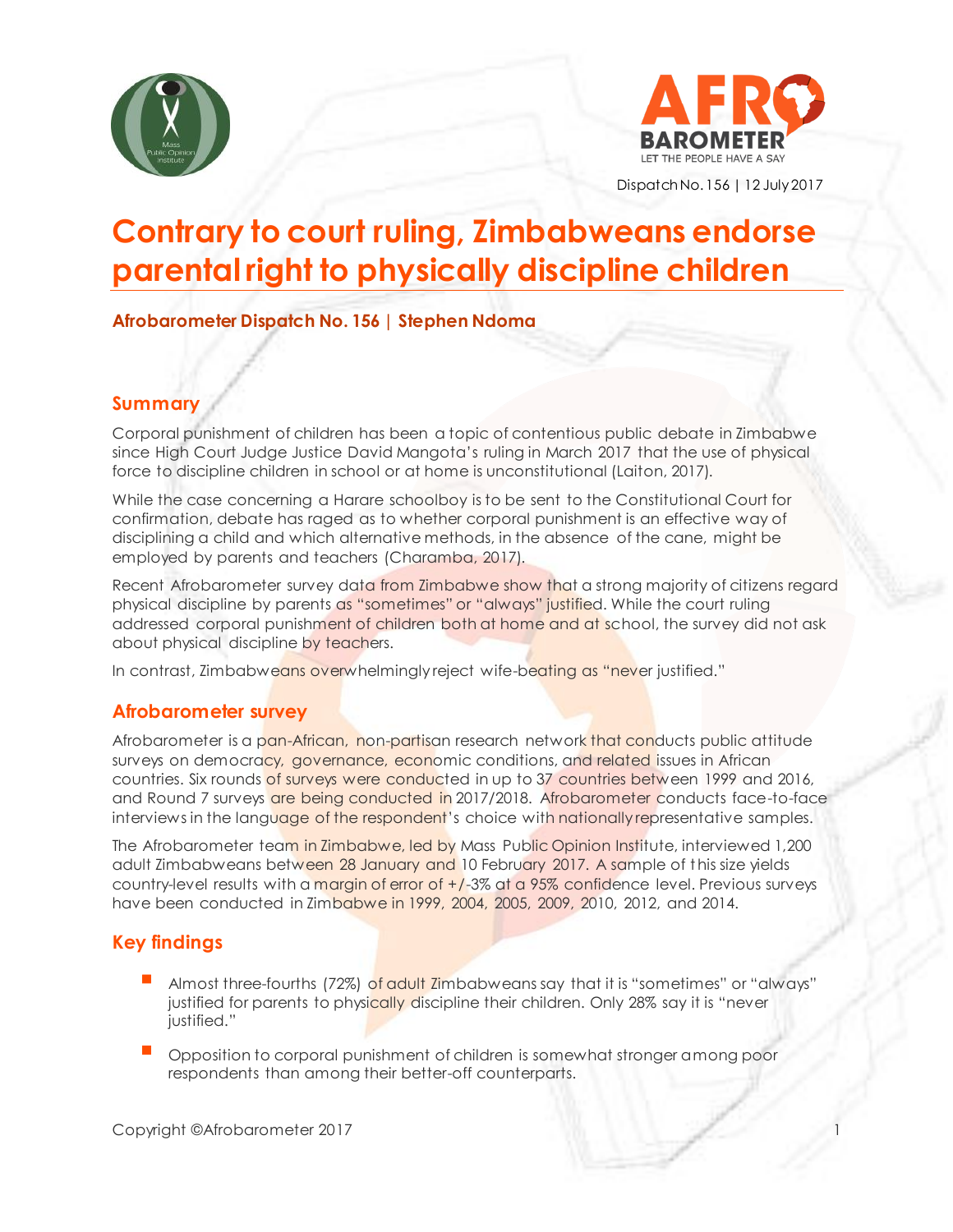

Eight of 10 Zimbabweans (80%) say it is "never justified" for men to beat their wives.

# **Support for physical disciplining of children by parents**

Almost three-fourths (72%) of Zimbabweans support parents' right to physically discipline their children, asserting that corporal punishment is "sometimes justified" (48%) or "always justified (25%), while 28% argue that corporal punishment is "never justified" (Figure 1).



**Figure 1: Views on physical disciplining of children by parents** | Zimbabwe | 2017

*Respondents were asked: Please tell m e for each of the following actions whether you think it can always be justified, som etimes be justified, or never be justified: For parents to use physical force to discipline their children? (Note: Due to rounding, the sum of categories m ay not always equal 100%.)*

Men and women hold similar views on this issue, as do urban and rural residents (Figure 2). Older Zimbabweans are somewhat more likely to endorse corporal punishment (78% among those aged 56 and older), although even among those aged 18-35, 70% of respondents support the practice.

Respondents' education levels show no clear pattern, as those with a primary education (77%) are more likely to endorse corporal punishment than respondents with less or more education.

Of note, poorer respondents (i.e. those experiencing moderate or high "lived poverty"1) are less likely to support physical disciplining of children than their wealthier counterparts.

Support for parents' right to physically discipline their children is the majority view across all 10 administrative provinces in Zimbabwe but ranges from lows of 58% in Mashonaland Central and 59% in Manicaland to highs of 90% in Matabeleland South and 87% in Midlands (Figure 3).

<sup>&</sup>lt;sup>1</sup> Afrobarometer measures "lived poverty" by the frequency with which respondents or their families went without enough food, enough clean water, medicine or medical care, enough fuel for cooking, and a cash income during the previous year.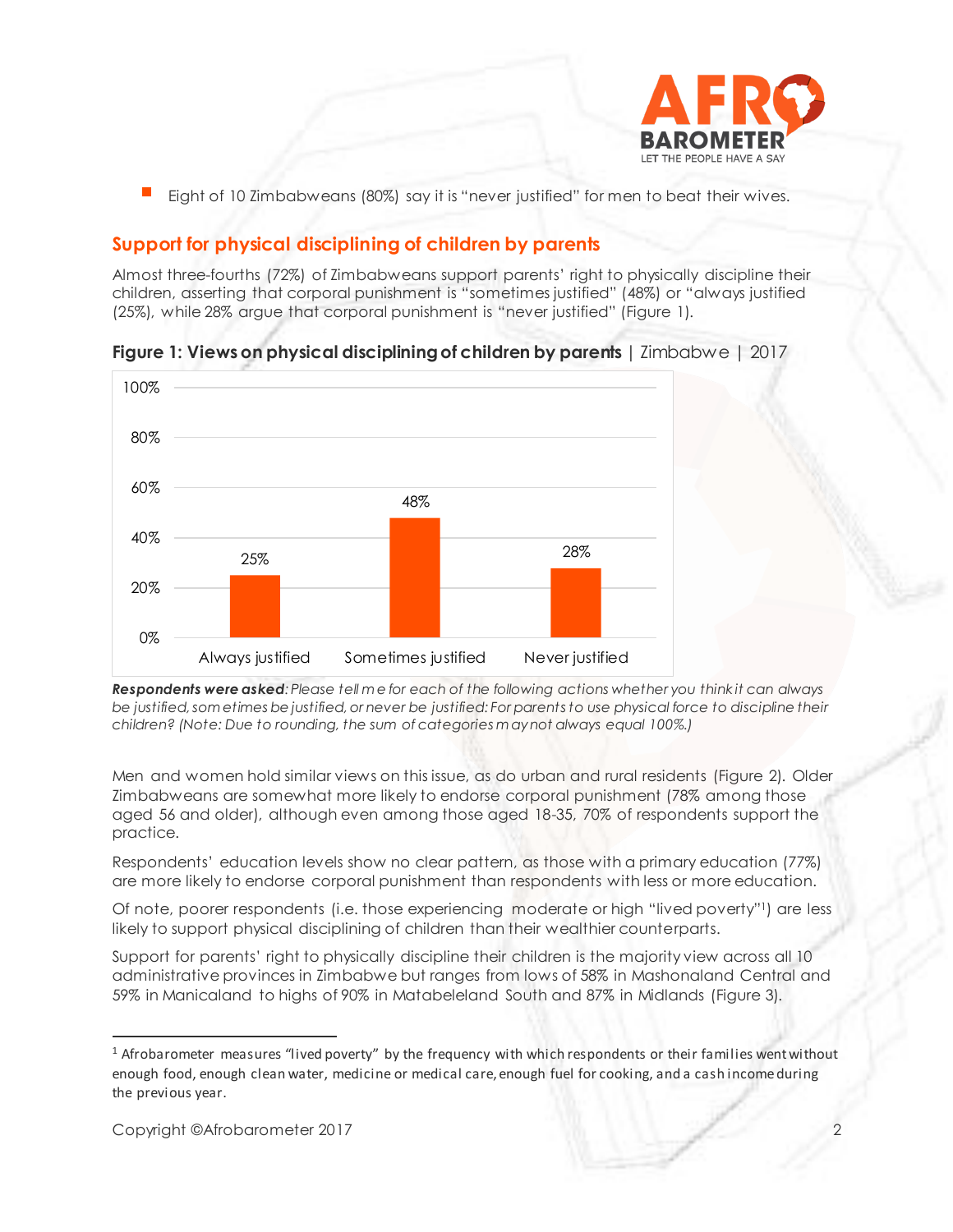

**Figure 2: Views on physical discipliningof children by parents** | by gender, urban-rural residence, age, education, and lived poverty level | Zimbabwe | 2017



*Respondents were asked: Please tell m e for each of the following actions whether you think it can always be justified, som etimes be justified, or never justified: For parents to use physical force to discipline their children?*





*Respondents were asked: Please tell m e for each of the following actions whether you think it can always be justified, som etimes be justified, or never justified: For parents to use physical force to discipline their children?*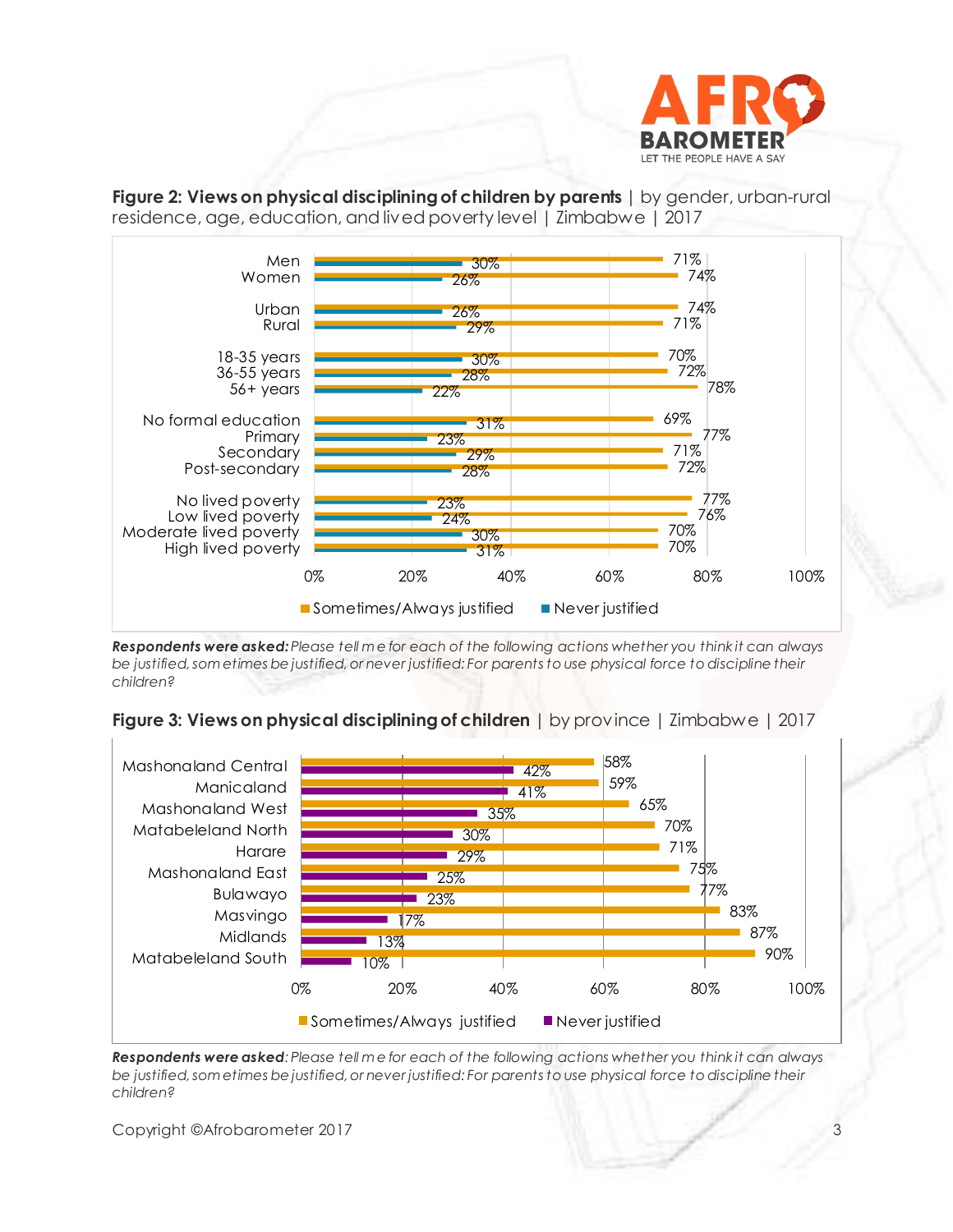

## **Justified for men to beat wives?**

While corporal punishment of children still has strong support in Zimbabwe, an overwhelming majority of citizens (80%) say it is "never justified" for men to beat their wives (Figure 4). This view is stronger among women (86%) than men (75%) (Figure 5). Similarly, urban residents (89%) are more nearly unanimous in their rejection of wife-beating than are rural dwellers (75%), reflecting the common dynamic of rural traditionalism vs. cosmopolitanism.



**Figure 4: Justified for men to beat their wives?** | Zimbabwe | 2017

*Respondents were asked: Please tell m e for each of the following actions whether you think it can always be justified, som etimes be justified, or never justified: For a m an to beat his wife?*





*Respondents were asked: Please tell m e for each of the following actions whether you think it can always be justified, som etimes be justified, or never justified: For a m an to beat his wife?*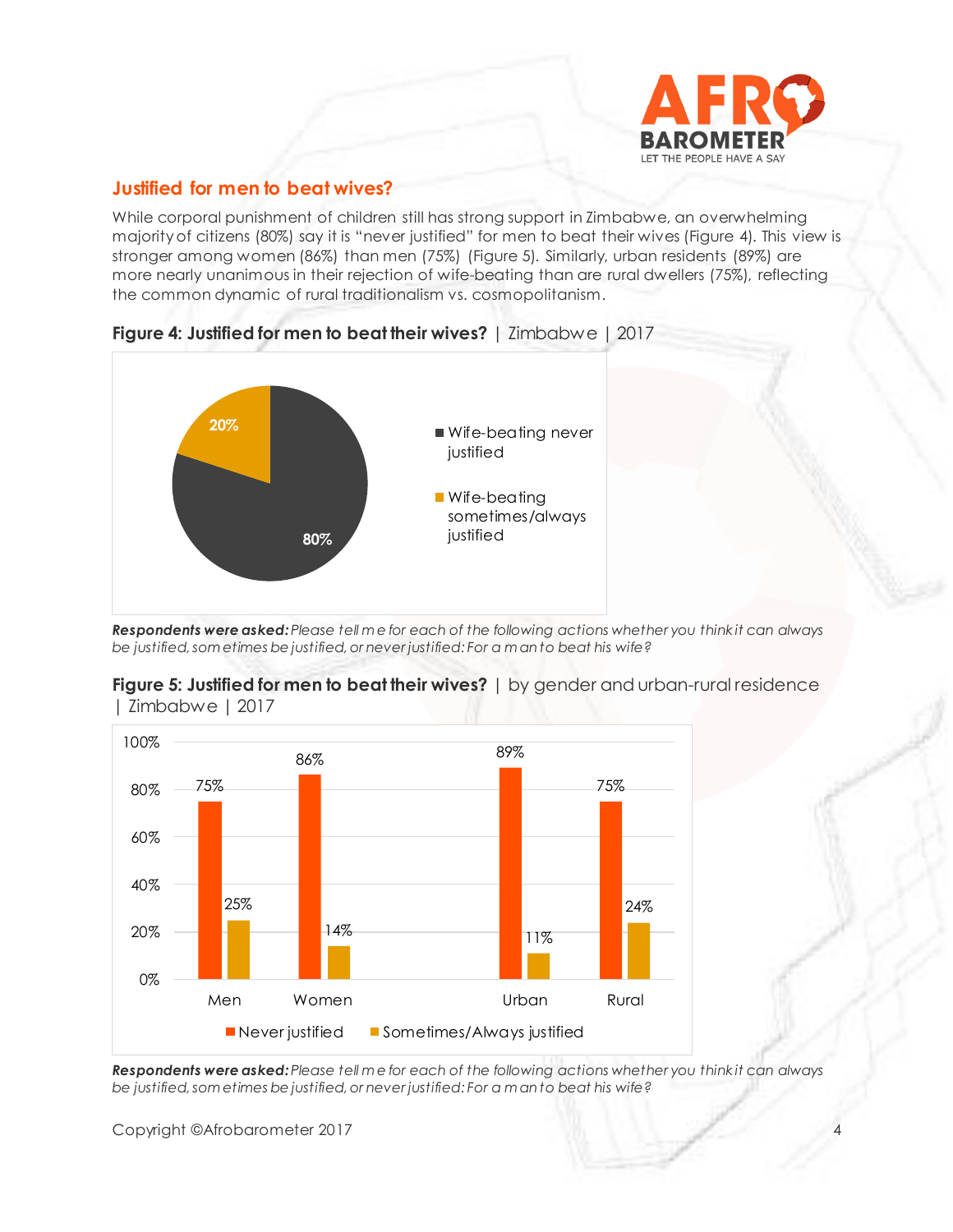

While the sentiment that there is never a justification for men beating their wives is the majority view among all age groups, it is most widely shared by middle-aged (83%) and young (81%) respondents and least common among the elderly population (75%) (Figure 6).

Respondents' levels of education and material security show the clearest association with opposition to wife-beating. Only 60% of respondents with no formal education say that wifebeating is "never justified," compared to 86% of those with post-secondary qualifications. And those experiencing "no lived poverty" are more likely to reject wife-beating (86%) than those who are less well off.





*Respondents were asked: Please tell m e for each of the following actions whether you think it can always be justified, som etimes be justified, or never justified: For a m an to beat his wife?*

Rejection of wife-beating is nearly unanimous in Harare (93%) but far less strong in Masvingo (65%) (Figure 7).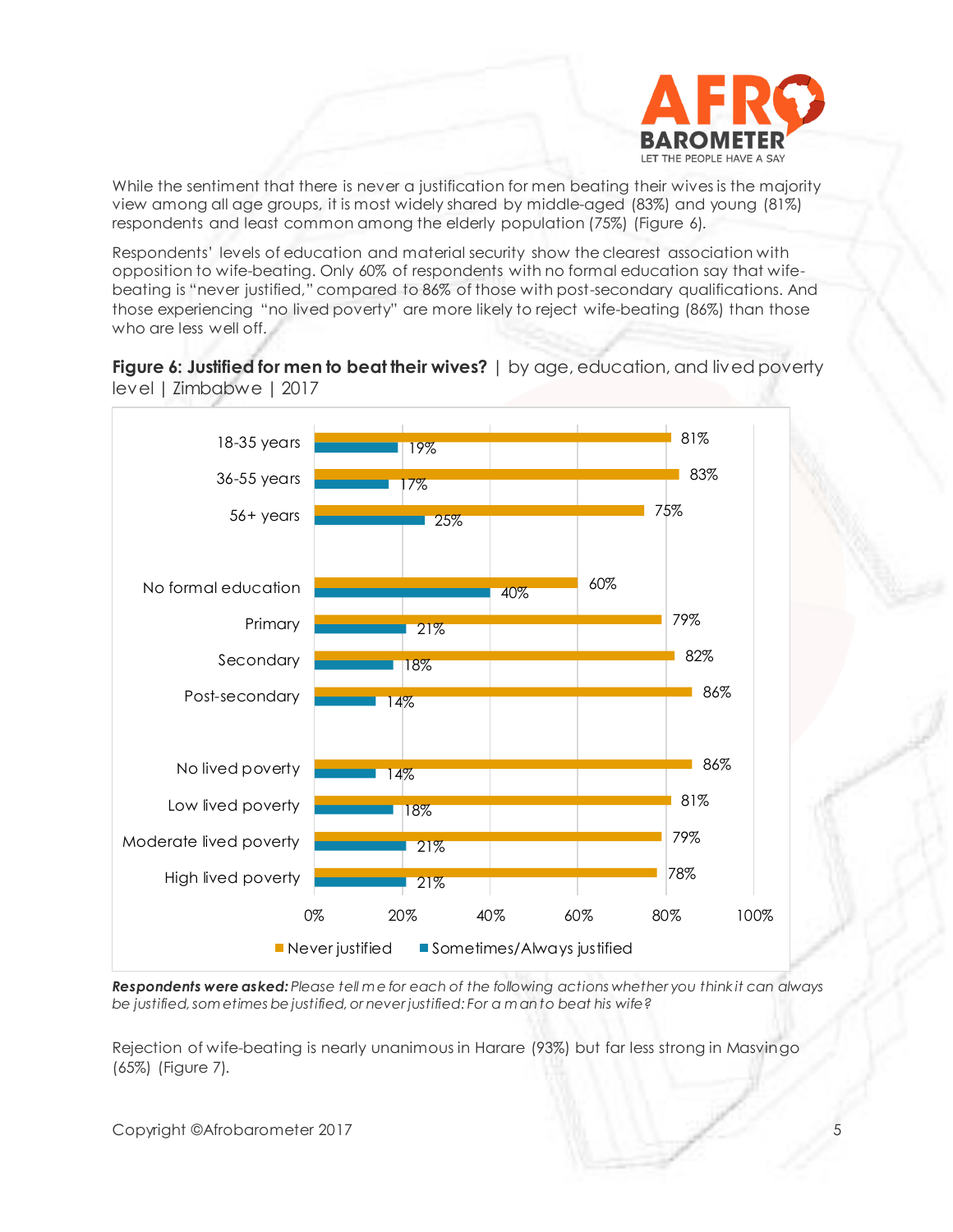



## **Figure 7: Justified for men to beat their wives?** | by province | Zimbabwe | 2017

*Respondents were asked: Please tell m e for each of the following actions whether you think it can always be justified, som etimes be justified, or never justified: For a m an to beat his wife?*

# **Conclusion**

In a mismatch between a recent High Court ruling and public opinion, a strong majority of Zimbabweans say parents should have the right to use physical force to discipline their children. In contrast, most Zimbabweans say that wife-beating is "never justified," perhaps reflecting weakening patriarchal attitudes and successful government efforts to promote gender equality.

> Do your own analysis of Afrobarometer data – on any question, for any country and survey round. It's easy and free at www.afrobarometer.org/online-data-analysis.